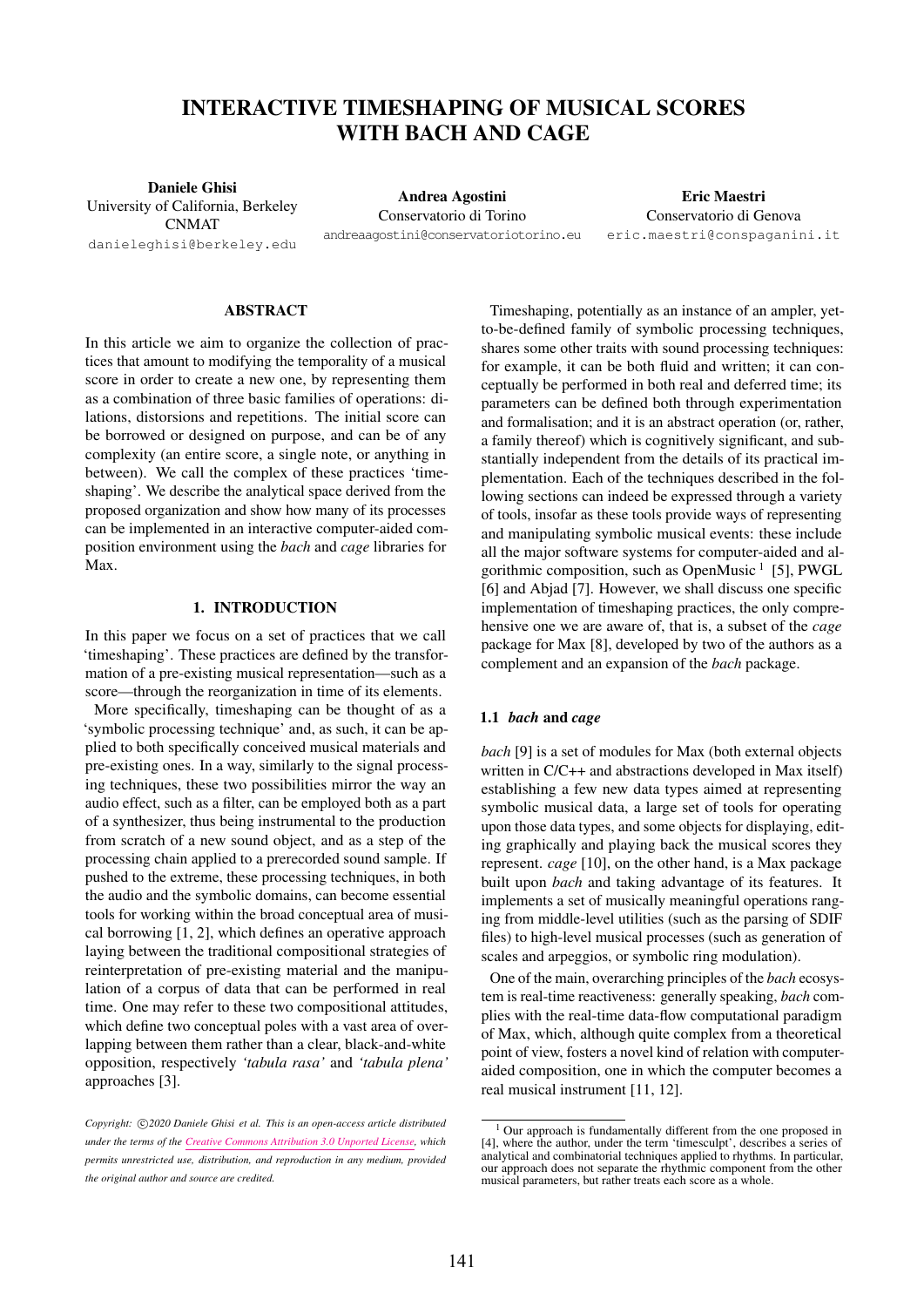

Figure 1. A simple example for each of the main timeshaping modifications. From top to bottom: augmentation from a section of Josquin's *Missa L'homme arme (Agnus Dei) ´* ; temporal distorsion of the beginning of Bach's Cantata BWV 249a; repetition of a figure in Beethoven's 6th Symphony (1st movement, measure 17, first violins).

## 1.2 Relationship with compositional time

As Kramer suggests, time has a dual nature [13, p. 18]. On the one hand, it is linear, when it concerns becoming; on the other hand, it is non-linear, since it is thought in its spatial dimension. Linear time defines the flow that goes from the past to the future passing through the present; nonlinear time is visualised, represented by musical notation. Composers usually deal with both types of time: non-linear time (the composed one) is a model for linear time (the perceived one).

Libraries such as *bach* and *cage* allow a specific type of interaction between these compositional times. The computer becomes a real musical instrument for sketching and experimenting with direct feedback in the hands of the composer. As a consequence, the musical representation status changes and can be considered as a performed musical object. Conceiving notation as a 'temporal instrument' [14], *bach* and *cage* allow to reduce the distance between linear and non-linear time, thanks to 'symbolic-sonorous objects' that can potentially be manipulated performatively. These libraries offer an interactive 'graphematic space' [15, p. 215] which is, at the same time, a representational space.

# 2. TIMESHAPING

We call 'timeshaping' a collection of compositional practices that modify the temporal shape of a musical score (borrowed or designed on purpose), or a part of it—an entire score, a single note, or anything in between—in order to create a new one. These timeshaping practices are common when applied to audio buffers, but less so when applied to symbolic musical representations. We can distinguish at least three orthogonal axes, representing different kinds of modifications (Fig. 1):

1. Dilation: uniformly stretch or shrink the content of the source score by a given factor. Sometimes the

factor is inferred in order to match a given target duration. A classical example of usage of pure dilations are augmentation or diminution canons. If the factor is negative, the dilation is also combined with a retrogradation (reversal).

- 2. Temporal distortion: warp the content of the source score internally, without changing its overall duration. The operation is non-linear and may happen in a variety of different ways. It is accomplished by reading the source score at a variable rate, under the condition that the overall elapsed time stays unchanged. Rhythmic interpolations between different musical figures often fall in this category. As a side note, we can consider rhythmic quantization as a very specific type of distortion, approximating a proportionally notated score with a traditionally notated one.
- 3. Repetition: replicate the content of the source score at regular intervals in time.

One may attempt to use the space determined by the three orthogonal axis as a map on which to organize a number of timeshaping processes: such an attempt yields, in our view, Fig. 2. Such a diagram does not aim to any mathematical consistency, rather it is meant to be an informal analytical tool. For one thing, the dilation axis represents both the amount of 'stretching' and the amount of 'shrinking'. Secondly, temporal distortions can of course be so complex that representing them on a single axis makes for a drastic approximation; it should also be remarked that the constraint by which a distortion may not cause a modification of the overall duration of the original score can be seen as an arbitrary one, but it is useful to clearly distinguish it from dilation; indeed, most typical agogical processes, such as accelerandos and rallentandos, involve both categories. Finally, when repetitions are mixed with other modifications, there may be ambiguity on whether the modification is to be applied to all instances equally or can be applied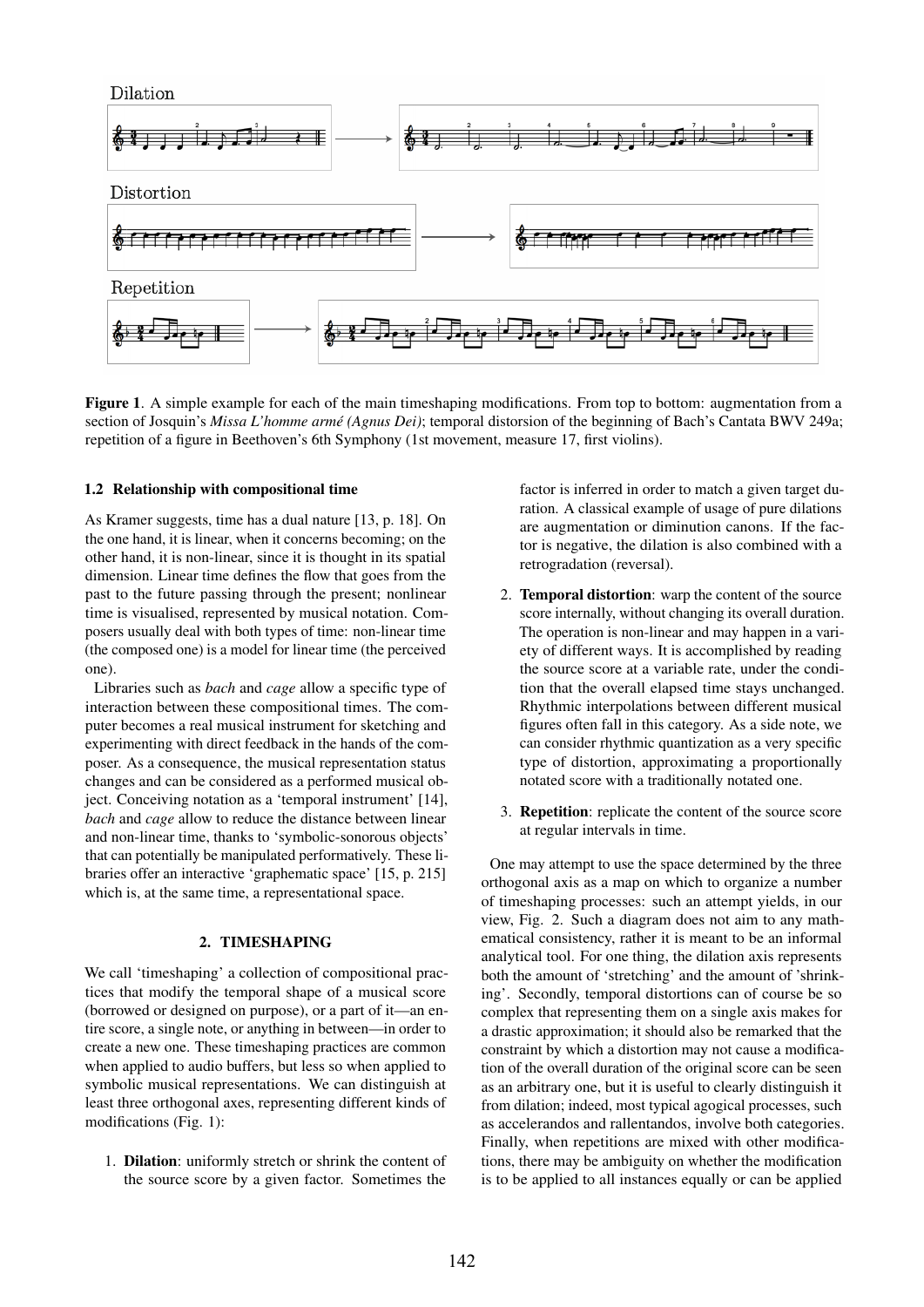with different parameters to different instances—we shall abide by the latter interpretation.

It should be clear to this point that the axes of this space do not constitute a representation of the actual parameters of one specific process, but they will hopefully provide a conceptual framework for discussing such processes in terms of few elementary operations.



Figure 2. A diagram showing some timeshaping practices organized by amount of dilation, repetition and distortion.

## 3. TIMESHAPING PRACTICES IN CAGE

A portion of the *cage* library has been designed to allow users to manipulate the temporality of scores. We will describe their general underlying ideas and how they relate to the representation proposed in the previous section; their scope of application with respect to the three main axes is represented in Fig. 6. For all that follows, let  $t_L$  be the time of the source score (sometimes called 'logical time'), and let  $t_E$  be the elapsed time in the output score.

#### 3.1 Dilation

The simplest module allowing the modification of the temporality of a source score is *cage.timestretch*: it stretches the incoming score either by a fixed factor or in order to match a given target duration (Fig. 3), i.e.,  $t_E = k \cdot t_L$ . The module works both on proportionally notated scores, as represented by the object *bach.roll*, and on traditionally notated ones, as represented by *bach.score*. In the latter case, the dilation factor has to be a rational number  $2$ , and the user has the ability to choose how meters in the output score should be handled.

# 3.2 Temporal warping

The *cage.timewarp* module performs more refined local modifications of the temporality of a source score; in its general form, it is able to reassign notes and markers to



Figure 3. A simple example of dilation of a musical score obtained via *cage.timestretch*.

some other position in time, usually defined through the usage of a 'transfer function'  $f$ , in a lambda loop configuration  $[16]$ .<sup>3</sup> In short, the object module from its rightmost 'lambda' outlet the original position in time  $t_L$  of every item (such as a note or a marker) and expects to receive in its rightmost 'lambda' inlet either its desired resulting temporal position or the rate of the remapping. More specifically, the module operates in two in two different ways according to the value of the 'order' attribute:

- With 'order 0', it performs a time-to-time mapping: for each original temporal position, given in milliseconds, the transfer function returns a new temporal position at which the corresponding musical items must be remapped, as in  $t_E = f(t_L)$ . For instance, if the function f is such that  $f(1000) = 2000$ , then a chord with onset at 1 second will have its onset at 2 seconds in the resulting score. If  $f(t_L) = kt_L$  is a linear function of slope  $k$ , then the module coincides with *cage.timestretch*.
- With 'order 1', it maps every source time (on the  $x$ axis) to the *rate* of the remapping, i.e., to the derivative  $r(t_L) = dt_L/dt_E$ . For instance a function  $f \equiv 1$ will simply yield the same source score; a function  $f \equiv k$  will result in a timestretch of a factor  $1/k$ ; linear functions yield uniform accelerandi/rallentandi, and so on.

It is interesting to remark that *cage.timewarp* with 'order 0' provides a quite direct implementation of the dilation and distortion axes of the timeshaping conceptual space described above, in that distortions correspond to non-linear functions of time against time, whereas dilations generally correspond to linear functions. Assuming  $f(0) = 0$ , no

<sup>2</sup> Rational numbers are not implemented in Max per se, but they are one of the data types added by the *bach* package.

<sup>&</sup>lt;sup>3</sup> A lambda loop is an idiomatic patching configuration typical of several *bach* and *cage* objects and abstractions: one or more dedicated outlets of a module output data iteratively to a section of the patch that must calculate a result (such as a modification of the original data or a boolean return value) and return it to a dedicated inlet of the starting object [16]. Lambda loops are an attempt at providing a way to implement custom specialization of generic processes, in a similar way to what happens with anonymous function in several programming languages, in the strictly non-functional paradigm of Max. For example, sorting a list of MIDI pitch numbers by pitch class can be achieved through the *bach.sort* object with a lambda loop containing a modulo 12 operation.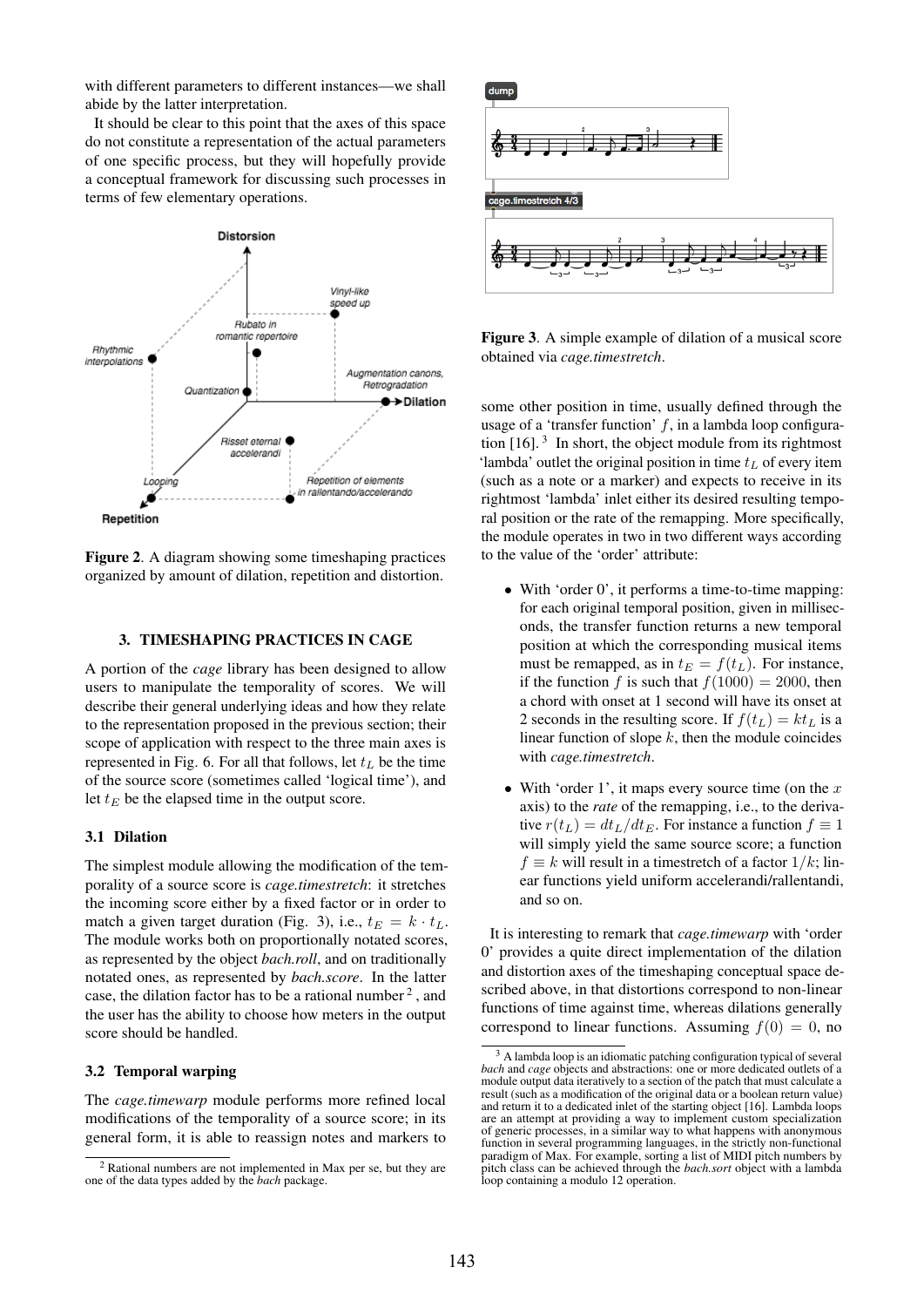

Figure 4. An example of temporal distortion of a descending chromatic scale obtained via *cage.timewarp*. Notice how the order of notes can also become shuffled.

dilation takes place if and only if  $f(D_L) = D_L$  with  $D_L$ being the duration of the source score (if the object is set to normalized mode, this means that  $f(1) = 1$ , thus including for instance all the functions  $f(x) = x^{\alpha}$ ). The linear function  $f(x) = x$  means that no temporal modification has been performed, and corresponds to the origin of the timeshaping space.

The module can be also used in a 'normalized' mode, so that the source time  $t<sub>L</sub>$  is received in the normalized range [0., 1.], 0 corresponding to the beginning of the score and 1 to its end. This normalized usage makes it easy to perform pure temporal distortion, without modification of the overall score duration (see Fig. 4).

In a typical usage scenario, the lambda loop of *cage.timewarp* contains a graphical breakpoint function, rather than an algebraically defined one. Especially in this case, the 'order 1' case can be seen as more intuitively musical, as higher values on the  $y$  axis correspond to faster tempi, rather than the somehow more abstract notion of more advanced positions in the score.

With this in mind, this module can be seen as a flexible tool for representing various shapes of accelerando or rallentando, the latter of which can be pushed to the extreme case of producing a 'negative' tempi, that is, retrograde readings of portions of a score. Consistently with the overall design of *bach* and *cage*, which both put a strong focus on the reactivity of operations, an interesting aspect of *cage.timewarp* lies in that it allows to perform a real-time experimentation with the temporality of the original score, one in which the composer can interactively modify the transfer function, either graphically or through some parameter, and immediately receive from the machine a feedback showing the result. It is our position that this kind of interactivity represents in itself a novel paradigm in the field of computer-aided composition.

#### 3.3 Varied repetition

The *cage.repeat* module produces identical repetitions of a source score (either in proportional or in standard notation). The *cage.looper* module goes further, providing the possibility to only loop a portion of score (and not the entire one), and to allow for each iteration to be individually modified, according to a lambda loop mechanism: each loop iteration (in *bach.roll* format) as well as its duration are output through the lambda outlets of the module: the user can provide a custom mechanism to alter the loop, re-injecting the next iteration (in *bach.roll* format), along with its possibly modified duration, in the module's lambda inlets. Due to the fact that such modifications are designed to operate continuously on the musical parameters, *cage.looper* only works with proportionally notated scores (*bach.roll*s). It should be remarked that, albeit originally based upon a timeshaping paradigm, the operation of *cage.looper* transcends the scope of this article, as it allows not only to modify the timing of the original score, but also its pitch content and, more generally, all its parameters in an iterative way.

# 3.4 Accelerandi and rallentandi

The *cage.agogics* abstraction allows to express rallentandi and accelerandi through a set of high-level musical parameters. The module combines the repetition functionalities of *cage.repeat* with the time distorsion and dilation approach provided by *cage.timewarp*, and indeed is based internally upon those modules.

The idea behind *cage.agogics* is to only expose control of three musically important parameters:

- $N$ , i.e., number of repetitions of the source figure;
- $D_E$ , i.e., the total duration of the accelerando/rallentando (i.e. the duration of the output score);
- $r_{\text{end}}$ , i.e., the ending rate, determining how faster/slower the last repetition is, compared to the original (the output figure always starts with the same rate as the source score, i.e.  $r_{start} = 1$ ).

The *cage.agogics* module assumes constant acceleration, which makes the three parameters not independent. In particular, let  $D<sub>L</sub>$  be the total duration of the source score and let  $r(t_L) = dt_L/dt_E$  be the remapping rate (and  $r_{end} =$  $r(ND<sub>L</sub>))$ , then the acceleration  $a = \frac{r_{\text{end}} - 1}{ND}$  $\frac{e^{\text{ind}}}{ND_L}$  is assumed to be constant. Hence  $a = \frac{r(t_L) - 1}{t}$  $t_L$  and by integration  $t_E = \frac{\log(a \cdot t_L + 1)}{2}$ 

and substituting  $t_L = ND_L$  (as  $t_E = D_E$ ) as well as the equation for  $a$ , one obtains the fundamental relation between the three musical parameters of *cage.agogics*:

a

$$
(r_{\text{end}} - 1)D_E = ND_L \log(r_{\text{end}})
$$

Only two of the three parameters are hence needed as input from the user—the third one is inferred.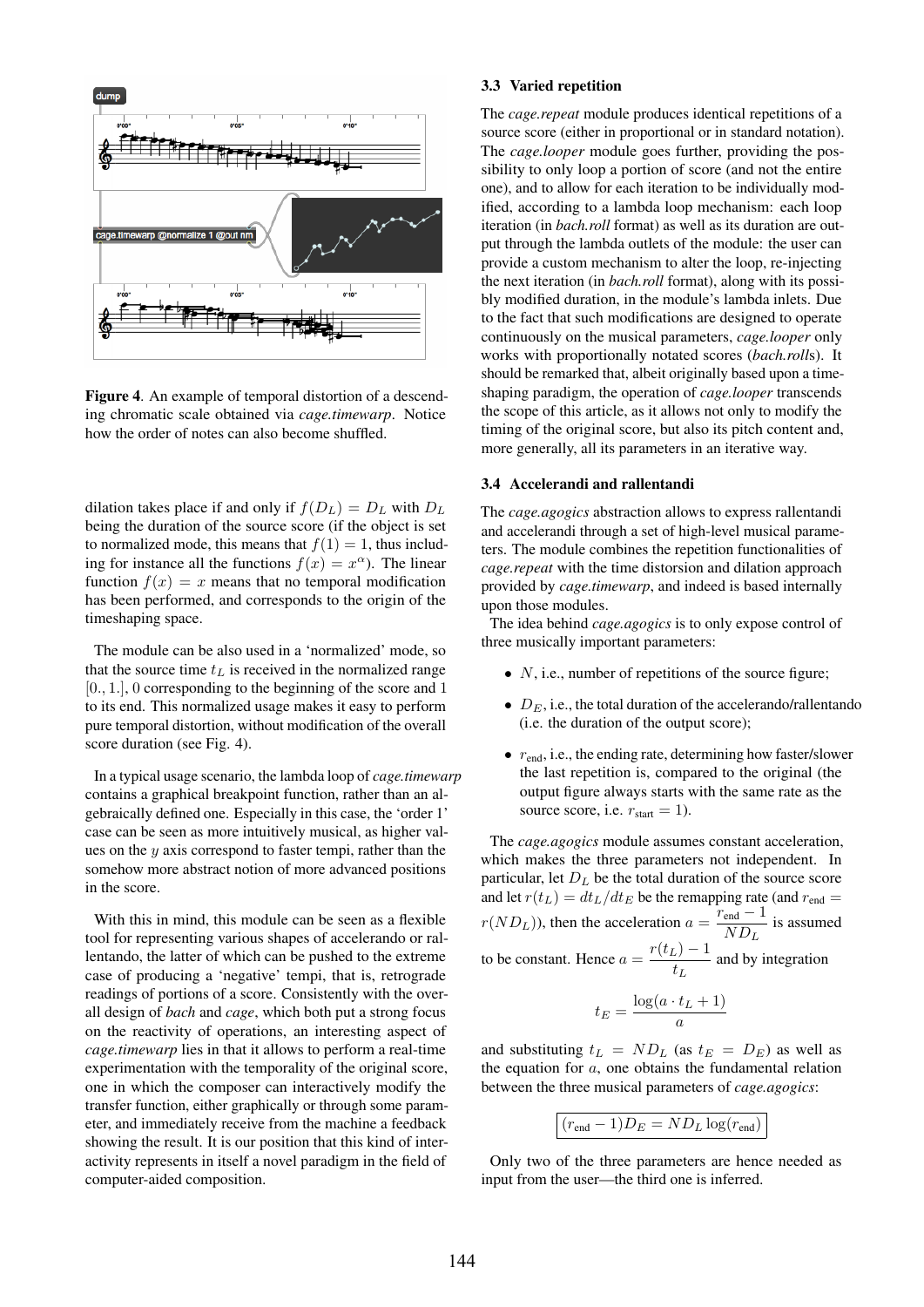

Figure 5. Three examples of usage of *cage.agogics*: the three arguments of the module are, respectively, the number of repetitions  $N$ , the total duration  $D_E$  and the ending rate  $r_{\text{end}}$ . The original cell is the uppermost score; then, from top to bottom: 1 repetition of the original cell ending 4 times slower; 5 repetitions of the cell lasting 5 seconds in total; a certain number of repetitions of the cell lasting 5 seconds and ending at about twice the original speed.

• If N and  $D_E$  are given, then

$$
r_{\text{end}} = -\frac{ND_L}{D_E}W\left(-\frac{D_E}{ND_L}e^{-\frac{D_E}{ND_L}}\right),\,
$$

where  $W$  is the Lambert function (product logarithm);

• If  $N$  and  $r_{end}$  are given, then

$$
D_E = N D_L \frac{\log(r_{\text{end}})}{r_{\text{end}} - 1};
$$

• If  $D_E$  and  $r_{end}$  are given considered that N has to be integer, we take

$$
N = \text{round}\left[\frac{(r_\text{end}-1)D_E}{D_L\log(r_\text{end})}\right],
$$

and then proceed to recalculate  $r_{end}$  starting from  $D_E$ and the newly found N.

It could be worth remarking that the score subject to repetition does not necessarily have to be the actual material intended as the final musical result of the process. The repetition paradigm is a simple one to manage, hence its choice, but the process can be as well applied to an elementary cell, such as a single note, whose role is that of constituting a



Figure 6. The organization of timeshaping modules of *cage* inside the space of Fig. 2.

rhythmic grid which will serve as a lattice for a further compositional process. This of course is true for all the other operations described in this article, but seems particularly relevant with respect to this specific process, whose very formulation might otherwise appear arbitrarily restrictive.

## 3.5 Rhythmic interpolation

Rhythmic interpolation is achieved, in *cage*, by using the *cage.rhythminterp* abstraction. Differently from the previously described modules, this abstraction does not operate directly on scores, but rather only takes the rhythmical parameters into account (onsets and durations). This may however be interpreted as a way to achieve a certain kind of temporal distortion. The general idea is that, given a number  $n$  of rhythm-only scores, each containing  $m$  notes, it is possible to create a new one whose features lie somehow "in between" the original ones. Let us assume that  $o_j^i$  and  $d_j^i$ are respectively the onset and the duration of the  $j$ -th note of the *i*-th score  $(i = 1, \ldots, n, j = 1, \ldots, m)$ ; then we can build an interpolated score in a straightforward manner, having onsets  $\overline{o}_j = \sum_i w_i o_j^i$  and durations  $\overline{d}_j = \sum_i w_i d_j^i$ , for  $j = 1, \ldots, m$ . The weights  $w_i$  determine the importance of  $\sum_i w_i = 1.$ each score in the interpolation and are normalized such that

The case where the original scores do not contain the same number of notes is more complex. The way we chose for tackling it actually treats all the scores as if they contained the same amount of notes, with some notes being duplicated so as to provide a fixed number of interpolation paths. For example, let us suppose that the first score contains three notes  $A_1$ ,  $A_2$  and  $A_3$ , and the second score contains two notes,  $B_1$  and  $B_2$ . The idea behind the interpolation model adopted is that it is possible to build four lines upon which the interpolation happens:  $A_1$  to  $B_1$ ,  $A_3$  to  $B_2$ ,  $A_2$  to  $B_1$ and  $A_2$  to  $B_2$  (see Fig. 7). In principle the interpolation actually produces four notes, but when two (or more) of them have both their starting and ending times within a given threshold  $\epsilon$  they are collapsed into a single one: in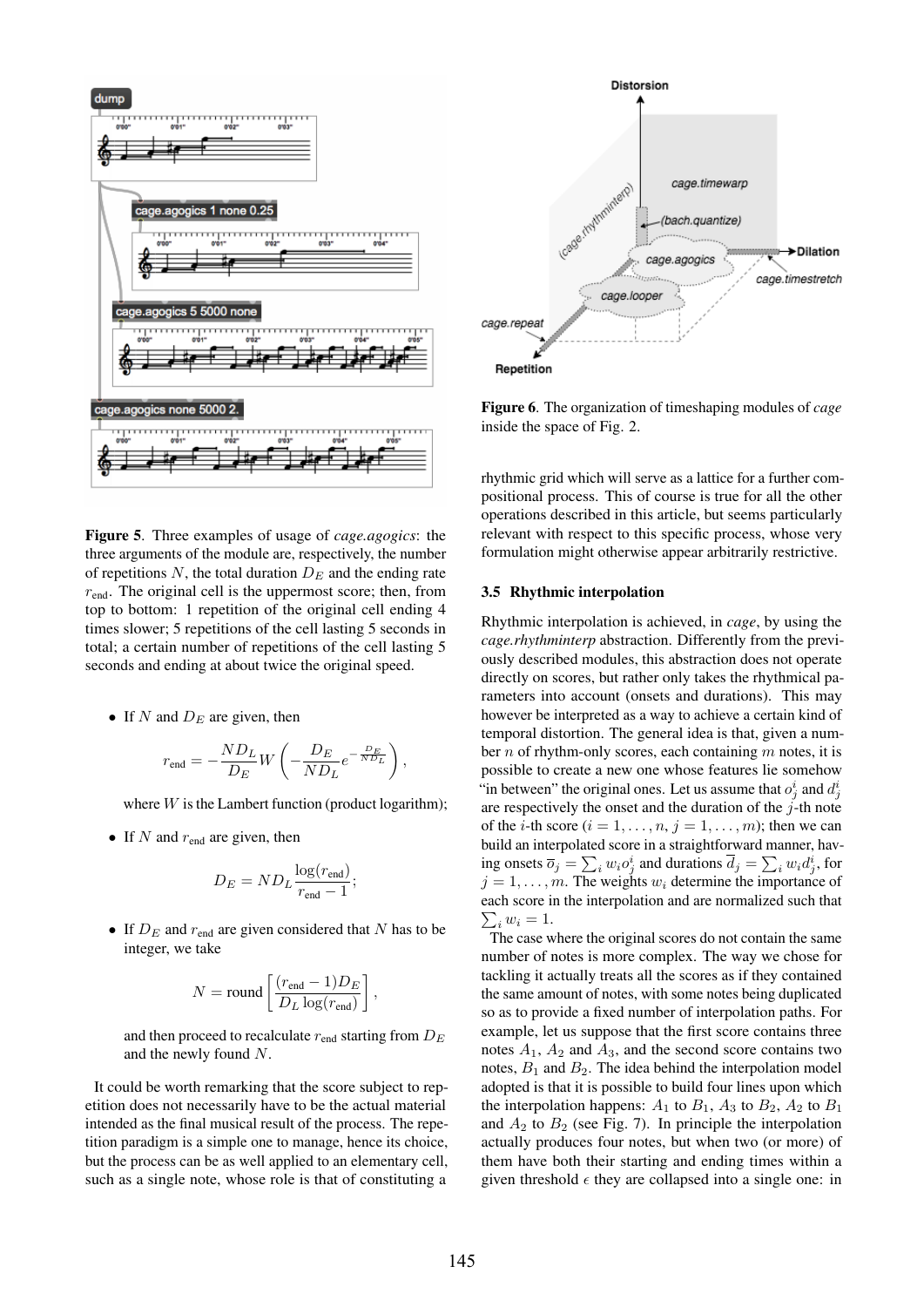

Figure 7. Rhythmic interpolation of two scores A and B containing a different number of notes (in 9 internal steps).

this way, at least the initial and final interpolation points will coincide with the original rhythmic structures.

# 4. QUANTIZATION

As hinted at before, we can consider rhythmic quantization as a very specific process of temporal distortion. Whether it should be included in this discussion is debatable, as quantization is generally considered a purely technical process, rather than a compositional tool for the musical elaboration of symbolic materials, since its aim is most often to convert a non-measured score into a measured one, or to simplify the rhythmic spelling of a pre-existing score. Nonetheless, in the practice of composers such as Emmanuel Nunes, quantization processes are arguably used with a somewhat direct aesthetic goal [17]: we shall therefore briefly discuss some aspects of quantization here; a more complete treatment will be perhaps the subject of a future article.

The term 'quantization' refers to the process of converting a score from proportional notation, where onsets and durations are real numbers representing some absolute timing, to standard notation, where onsets and durations are represented as rational subdivisions of a 'whole'. Quantization systems have a long history (see, in particular, [18, 19, 20]); in *bach*, quantization is achieved via the *bach.quantize* module, a rather complex one, with many different options and working mechanisms meant to address various specific cases which we shall not describe in detail here.

A simple quantization process could amount to 'snapping' the starting and ending positions of each note in a score to the nearest sixteenth subdivision. This operation would preserve the overall duration of a score, and alter its internal articulation through a consistent, deterministic rounding function of time against time: in this sense, it would precisely fit the definition of the distortion axis given above. Moreover, this operation would closely relate to a very idiomatic signal processing technique, bitcrushing, which is actually a kind of distortion performed through



Figure 8. Temporal distortions given by quantizations of a proportionally notated fragment with the same meter/tempo and different 'snapping grids'.

applying a rounding function of instantaneous amplitude against instantaneous amplitude to an audio signal.

More complex kinds of quantization, also possible through *bach.quantize*, typically choose different rounding functions according to the specific contents and context of a temporal window of the score, thus performing an adaptive approximation rather than a fixed one. In the case of *bach.quantize*, the specific function adopted for each temporal window is not defined analytically, but constructed by a backtracking algorithm.

# 5. EXAMPLES

# 5.1 Risset rhythms

Following [21], we can implement in *bach* and *cage* a process producing eternal accelerandi or rallentandi build upon a given 'tenor'; the patch is shown in Fig. 9 (the 'tenor' is represented in the upper *bach.roll*, the resulting pattern is obtained in the lower *bach.roll*). The main building blocks are indeed *cage.repeat* and *cage.timewarp*, controlled via a very precise warping function, along with a volume windowing (via *cage.volume*) and a possible transposition of the pitches—the transposition stage can be bypassed, decoupling the treatment of agogics from the pitch shifting. Assuming that for a layer of index  $v \geq 0$  the source score has been looped  $2^v$  times, the equation connecting the source time and the elapsed time is

$$
t_E = D_L \left( \log_2 \left( \frac{t_L}{D_L} + 2^v \right) - v \right),\,
$$

where  $D<sub>L</sub>$  is the duration of the source score. For more information on how this formula is obtained and on the mathematics involved, see [21]. 4 The patch heavily relies on the programming capabilities provided by the *bach.eval* module [22].

## 5.2 Vinyl-like speed up of scores

We can model the effect of a vinyl or tape recorder speeding up or slowing down (i.e. combining time warping and pitch shifting), and applying it to a proportionally notated score.

<sup>&</sup>lt;sup>4</sup> In our implementation, the T and  $\tau$  variables mentioned in the paper are set to have the same value  $T = \tau = D_L$ .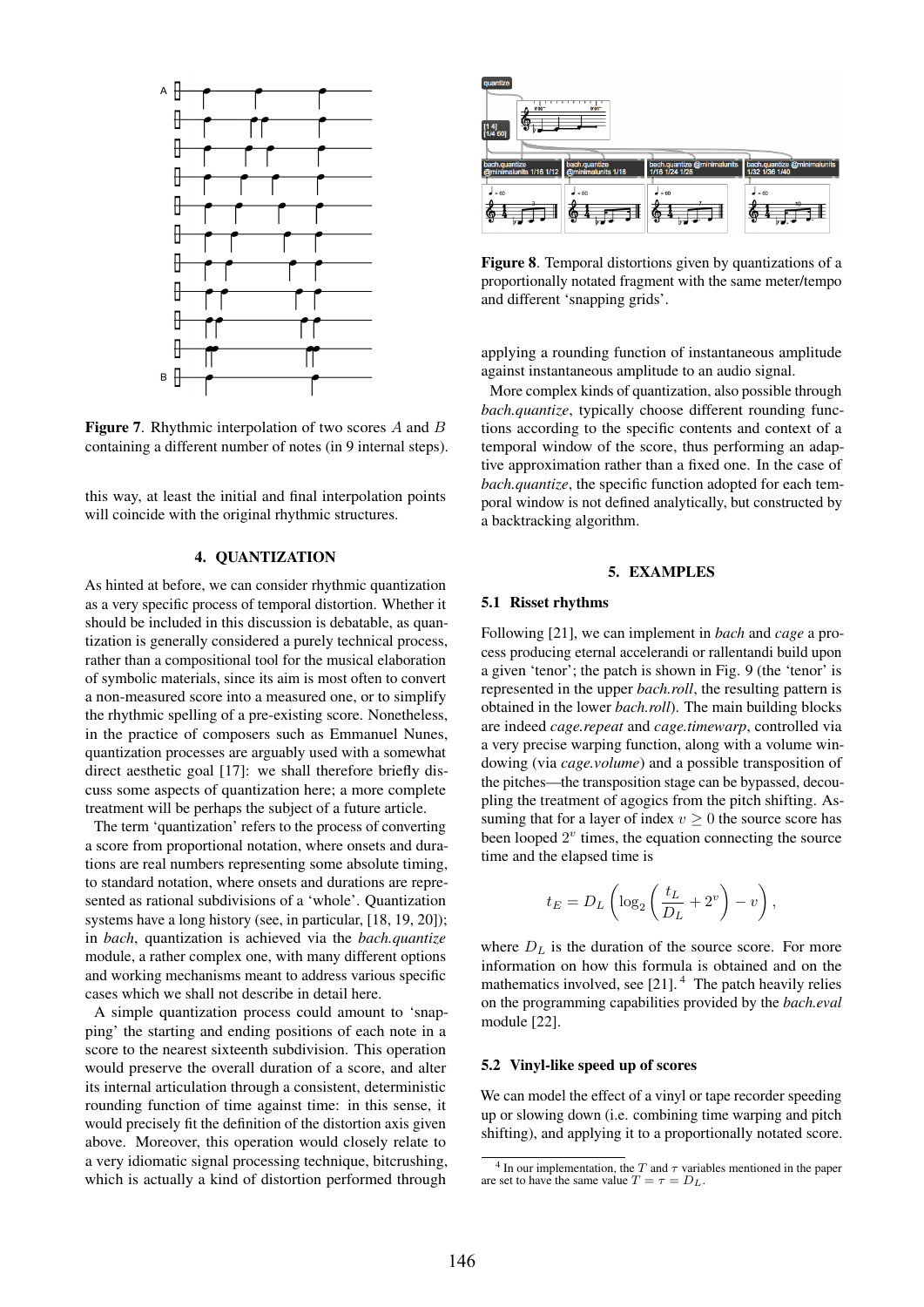

Figure 9. An example of patch producing Risset rhythms starting from a musical cell, implemented following [21] and used in Daniele Ghisi's 'Jean-Claude' (from the Rockenhausen Almanach)

Suppose you need to speed up the beginning of a score, until a certain note at onset  $t_L = \overline{T}_S$ . We can model the speeding up rate as  $r(t_L) = (t_L/\overline{T}_S)^\alpha$  if  $t_L < \overline{T}_S$ , with  $\alpha > 0$  being a reshaping exponent. Hence, for  $t_L < \overline{T}_S$ one gets

$$
t_E=\int_0^{t_L}\frac{1}{r(u)}du=\overline{T}_S^\alpha\int_0^{t_L}\frac{1}{u^\alpha}du=\frac{\overline{T}_S^\alpha}{1-\alpha}t_L^{1-\alpha}
$$

with  $0 < \alpha < 1$  needed for the integral to converge. This also yields a total speeding up time of  $\overline{T}_S/(1 - \alpha)$ .

We remark that, conveniently, the slowing down portion can be seen as the retrogradation of the speeding up of the retrogradation.

Intuitively, this process yields a longer score than the original — unless one crops out only the final portion of



Figure 10. A patch producing a sped up (in the beginning) and slowed down (in the end) version of a source score (in this case, the beginning of Ravel's quartet). The shape of the agogics can be controlled via an exponent; the length of the original score can be preserved (via trimming). This process is used in Daniele Ghisi's music for 'La Chute'.

the speeding up, and the initial portion of the slowing down in order to retain the absolute duration of each portion.

The patch implementing the process, including the possible cropping, is shown in Fig. 10.

# 6. CONCLUSIONS AND FUTURE WORK

We have organized the collection of 'timeshaping' practices, which amount to modifying the temporality of a score, into three different axes (dilations, distorsions and repetitions), and we have shown how some common musical practices lie within this categorization. We maintain that interactive computer-aided composition is an important, innovative approach to bridging the dual nature of time (linear, when it concerns becoming, and non-linear as source time). In particular, we have described how the *cage* timeshaping modules fit into the geometry of the aforementioned axes and we have provided some examples of applications.

There are still many open areas of interest. From a music theory perspective, the concept of interactive timeshaping needs to be explored further: we have hinted at some of the